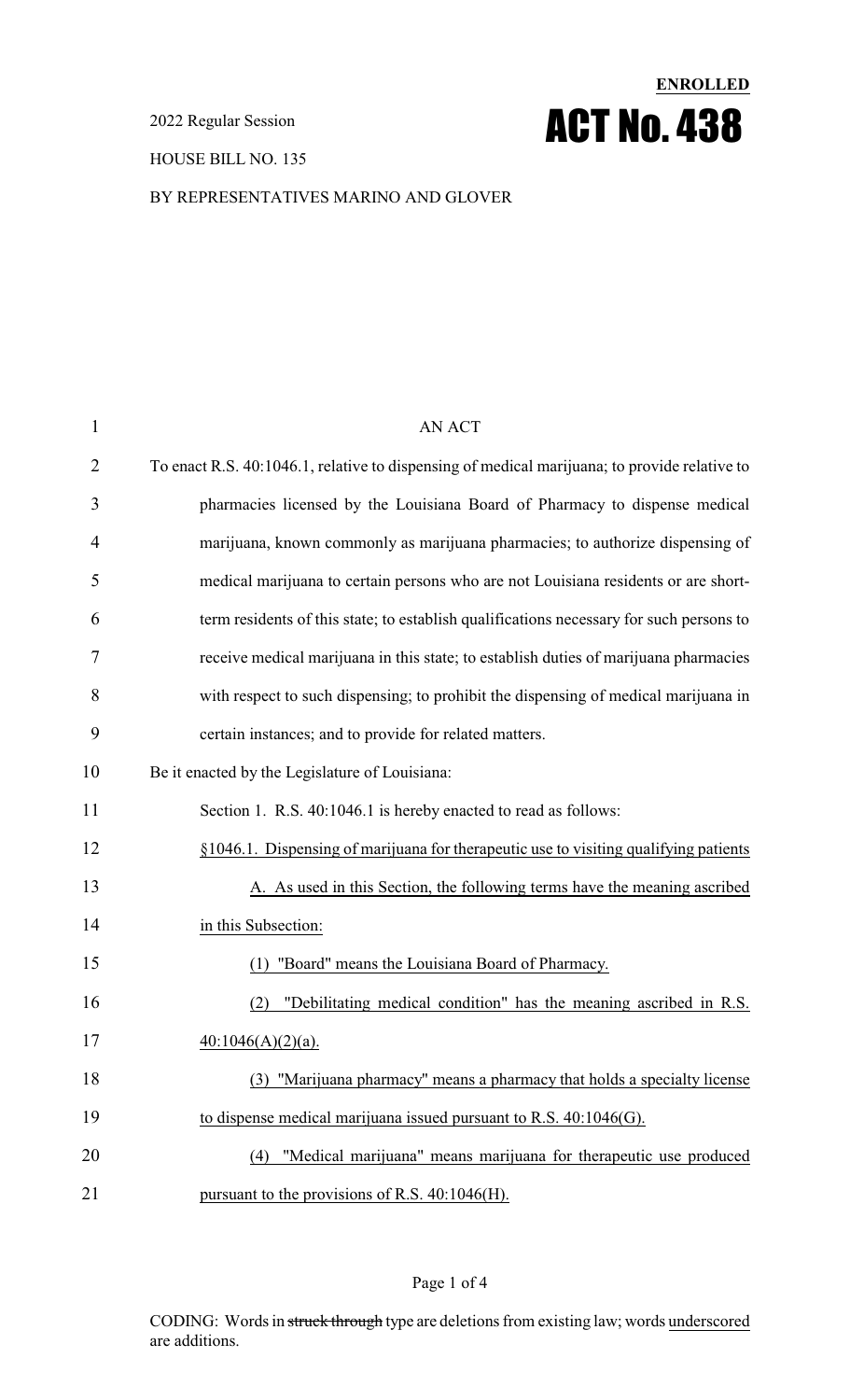| $\mathbf{1}$   | (5) "Prescription monitoring program" means the electronic system for the              |
|----------------|----------------------------------------------------------------------------------------|
| $\overline{2}$ | monitoring of controlled substances and drugs of concern established in R.S.           |
| 3              | 40:1004.                                                                               |
| 4              | (6) "Visiting qualifying patient" means a patient with a debilitating medical          |
| 5              | condition who is not a resident of Louisiana or who has been a resident of Louisiana   |
| 6              | for less than thirty days and who is in actual possession of a valid medical marijuana |
| 7              | registry identification card, or its equivalent, which has been issued under the       |
| 8              | medical marijuana laws of another state, district, territory, commonwealth, or insular |
| 9              | possession of the United States.                                                       |
| 10             | B. A visiting qualifying patient may obtain medical marijuana from a                   |
| 11             | marijuana pharmacy upon producing evidence of his valid medical marijuana              |
| 12             | registry identification card, or its equivalent, which has been issued under the       |
| 13             | medical marijuana laws of another state, district, territory, commonwealth, or insular |
| 14             | possession of the United States.                                                       |
| 15             | C.(1) A marijuana pharmacy shall require each visiting qualifying patient to           |
| 16             | certify on a form approved by the board that he has been diagnosed by a licensed       |
| 17             | physician with one or more debilitating medical conditions. The form shall include     |
| 18             | the full name, address, and phone number of the visiting qualifying patient and shall  |
| 19             | include a statement to be signed by the patient by which he shall attest that he will  |
| 20             | not divert to any person any medical marijuana dispensed to him by the marijuana       |
| 21             | pharmacy.                                                                              |
| 22             | $(2)(a)$ A marijuana pharmacy shall retain a copy of each of the following             |
| 23             | documents received from a visiting qualifying patient:                                 |
| 24             | The patient's valid medical marijuana registry identification card or its<br>(i)       |
| 25             | equivalent.                                                                            |
| 26             | The patient's valid driver's license or other government-issued photo<br>(ii)          |
| 27             | identification document.                                                               |
| 28             | The original, completed, and signed form provided for in Paragraph (1)<br>(iii)        |
| 29             | of this Subsection.                                                                    |

# Page 2 of 4

CODING: Words in struck through type are deletions from existing law; words underscored are additions.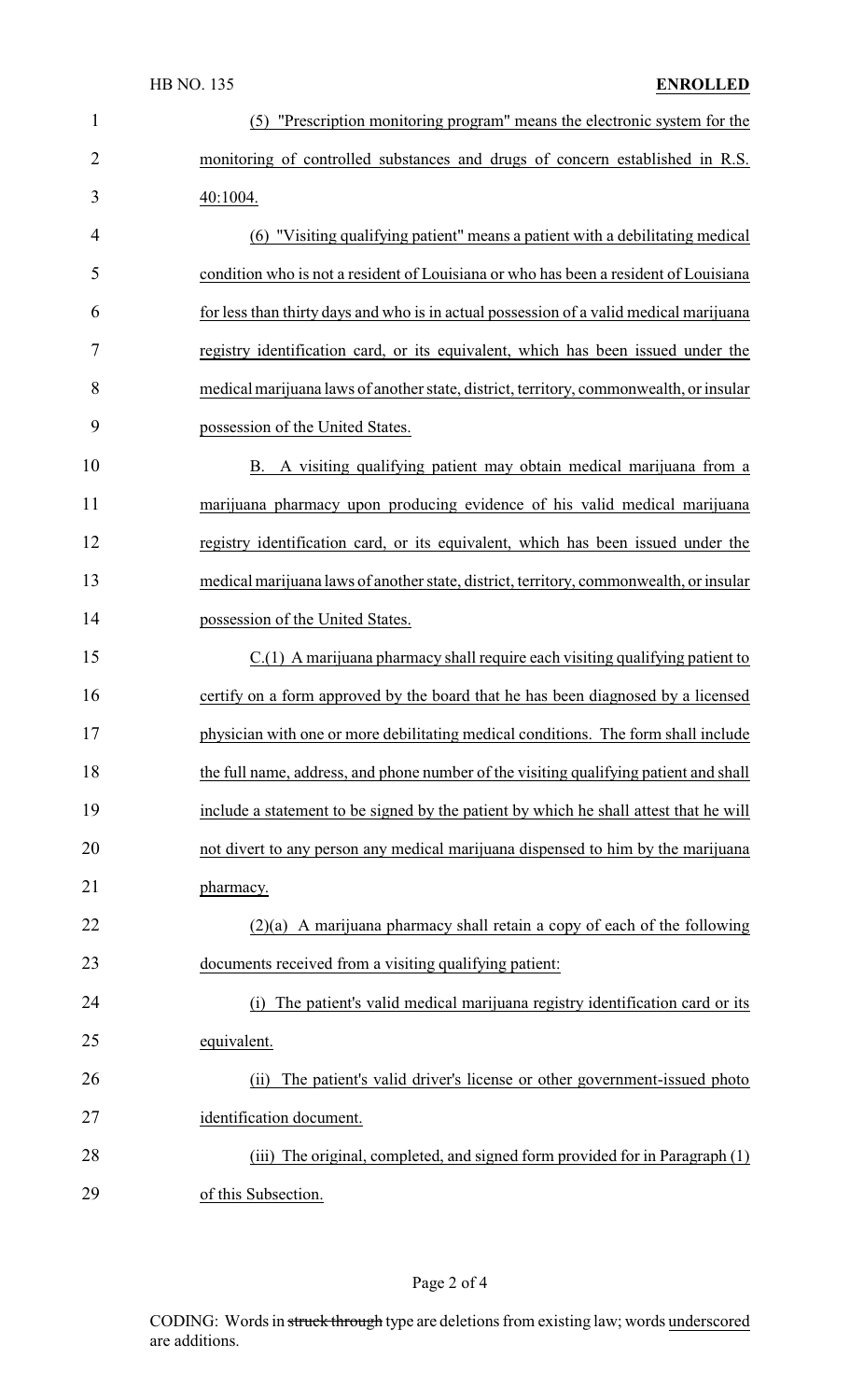#### HB NO. 135 **ENROLLED**

| $\mathbf{1}$   | The board shall promulgate in accordance with the Administrative<br>(b)               |
|----------------|---------------------------------------------------------------------------------------|
| $\overline{2}$ | Procedure Act a record retention schedule for marijuana pharmacies which applies      |
| 3              | to the documents identified in this Paragraph.                                        |
| 4              | D. Prior to dispensing any medical marijuana product to a visiting qualifying         |
| 5              | patient, a dispensing pharmacist at a marijuana pharmacy shall review the patient's   |
| 6              | records in the prescription monitoring program. The pharmacist shall resolve any      |
| 7              | concerns identified in the review of the patient's prescription monitoring program    |
| 8              | records by consultation with the patient's physician.                                 |
| 9              | Upon dispensing any medical marijuana product to a visiting<br>E(1)                   |
| 10             | qualifying patient, the dispensing pharmacist at a marijuana pharmacy shall report    |
| 11             | that transaction to the prescription monitoring program in conformance with program   |
| 12             | rules governing dispensing of controlled substances to Louisiana-resident patients    |
| 13             | and as required by any rules of the board that apply to marijuana pharmacies.         |
| 14             | The dispensing pharmacist at a marijuana pharmacy shall perform a<br>(2)              |
| 15             | prospective drug utilization review for each visiting qualifying patient and shall    |
| 16             | counsel each such patient every time medical marijuana is dispensed to the patient    |
| 17             | in conformance with rules of the board governing dispensing of controlled             |
| 18             | substances to Louisiana-resident patients and in compliance with applicable rules of  |
| 19             | the board on drug utilization review and patient counseling.                          |
| 20             | F. No marijuana pharmacy shall dispense medical marijuana to a person who             |
| 21             | holds himself out to be a visiting qualifying patient if the dispensing pharmacist at |
| 22             | the pharmacy determines any of the following with respect to that person:             |
| 23             | (1) The person's medical marijuana registry identification card was revoked,          |
| 24             | has expired, or is otherwise not valid and current.                                   |
| 25             | (2)<br>The person's medical marijuana registry identification card was                |
| 26             | fraudulently obtained.                                                                |
| 27             | The person's application or written certifications were falsified in any<br>(3)       |
| 28             | way.                                                                                  |

CODING: Words in struck through type are deletions from existing law; words underscored are additions.